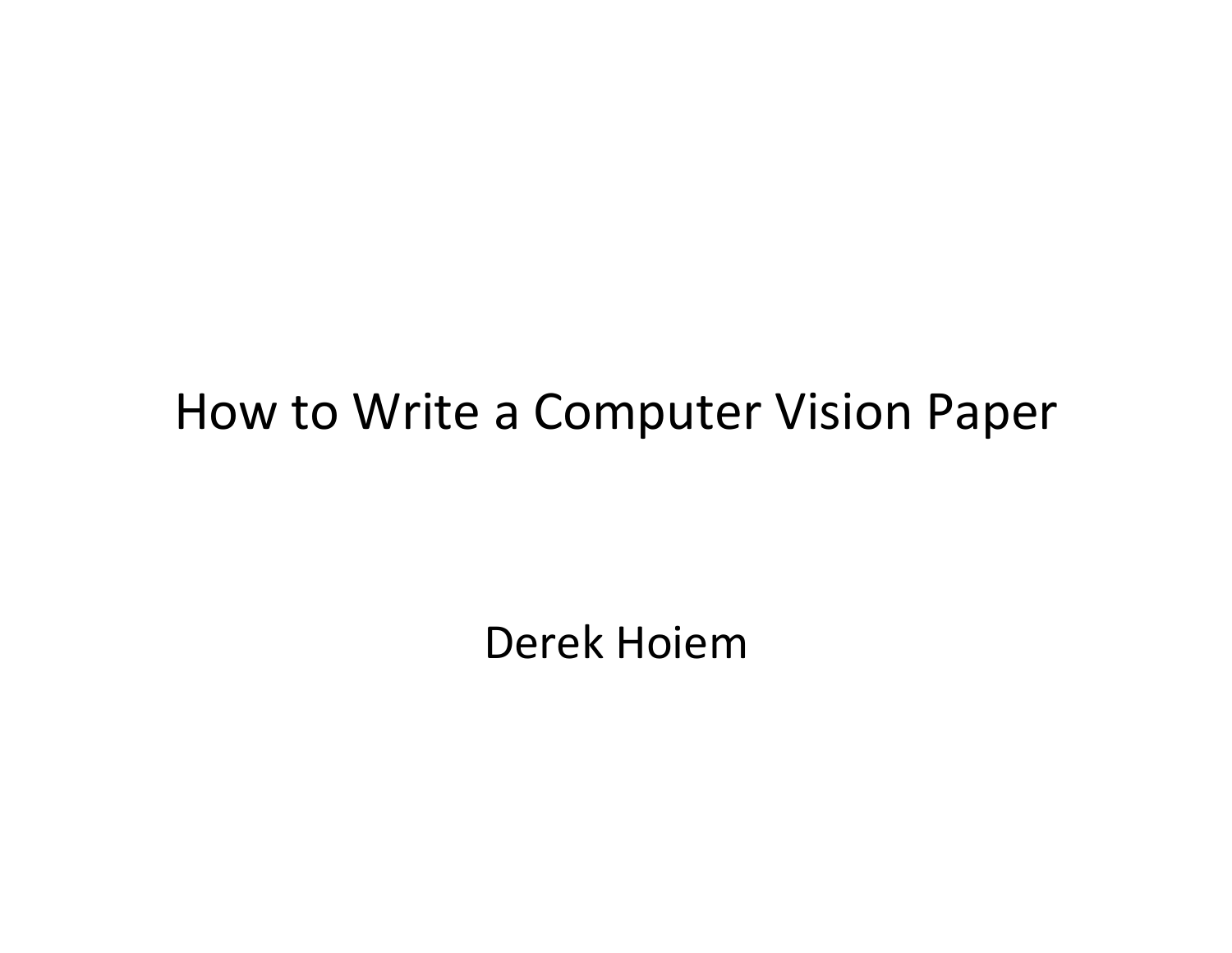# Why Paper Quality is So Important

- Papers are usually the only product of academic research
	- Value of project is limited by quality of paper
	- Start writing on day 1, spend 10-20% of total project time on the paper
	- Write and rewrite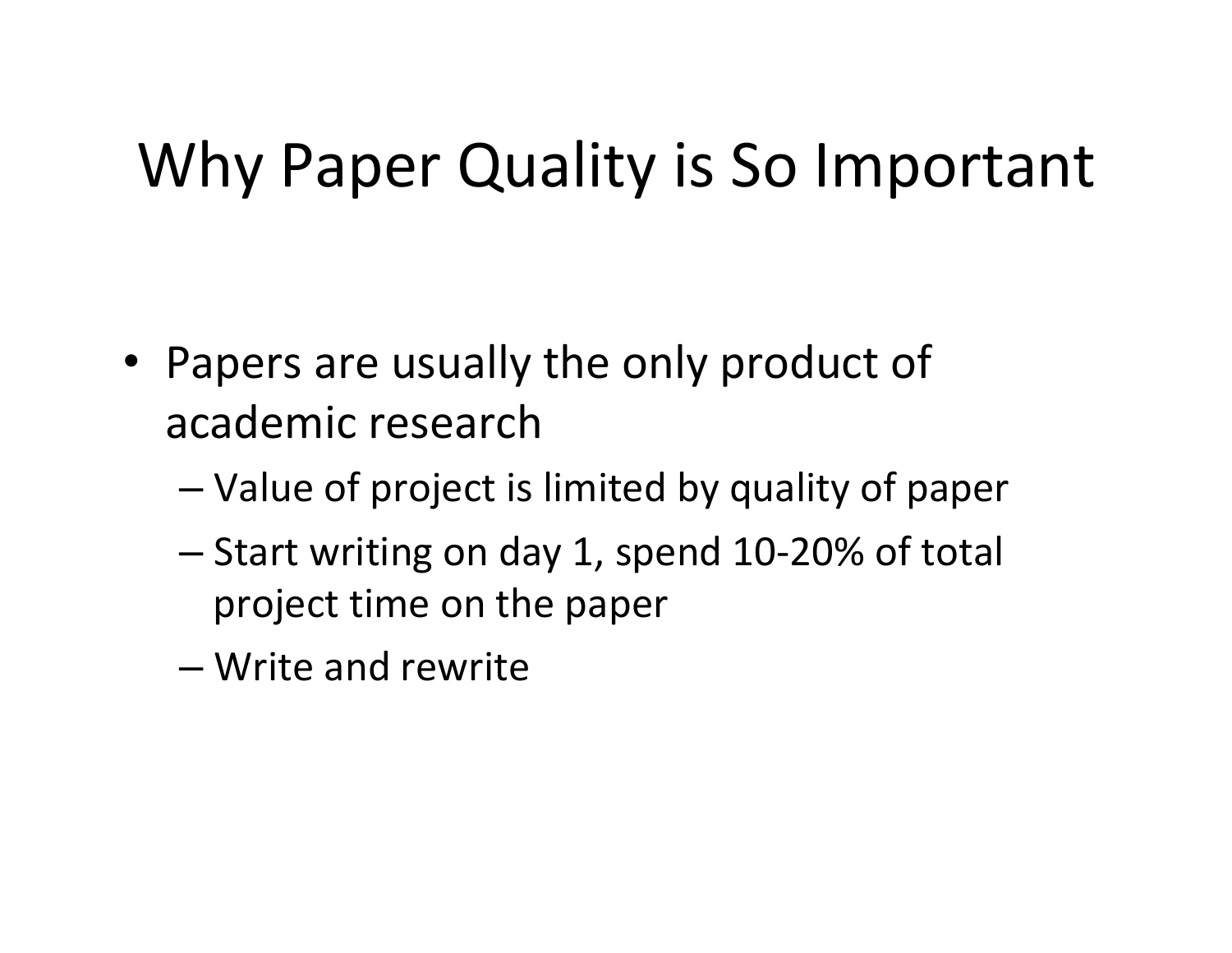## Goals of a Paper

- 1. Convince reader that work is original, worthwhile, and clever.
- 2. Describe the what and the **why** of the approach.
- 3. Support the main new ideas with experimental results.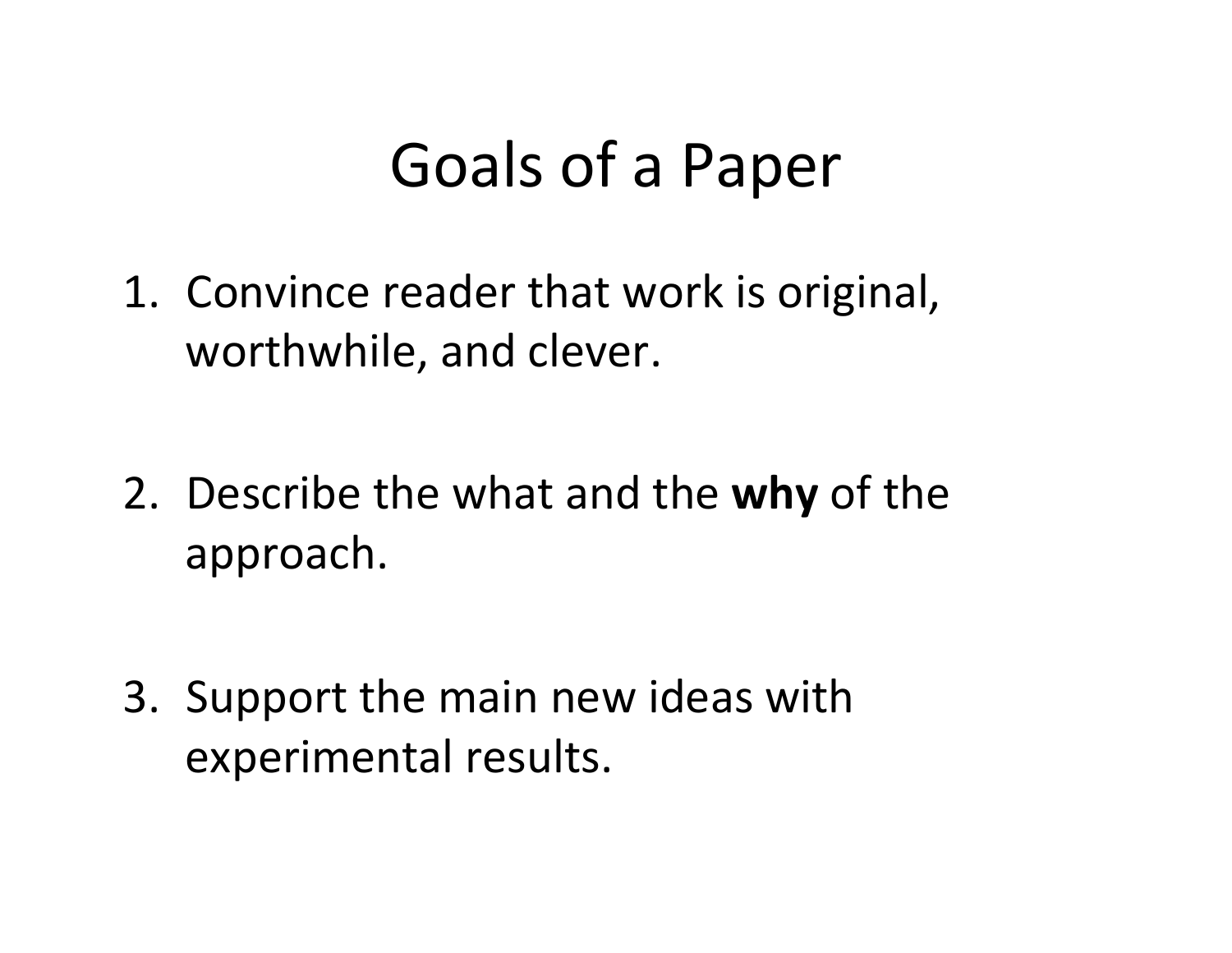## Introduction

- What's the big story?
	- $-$  Why is the problem important?
	- $-$  Why is the problem hard?
	- What is your main contribution?
	- $-$  What is your approach?
	- $-$  What is significant/worthy about your contribution and approach?
	- $-$  How does your work fit into the broader picture?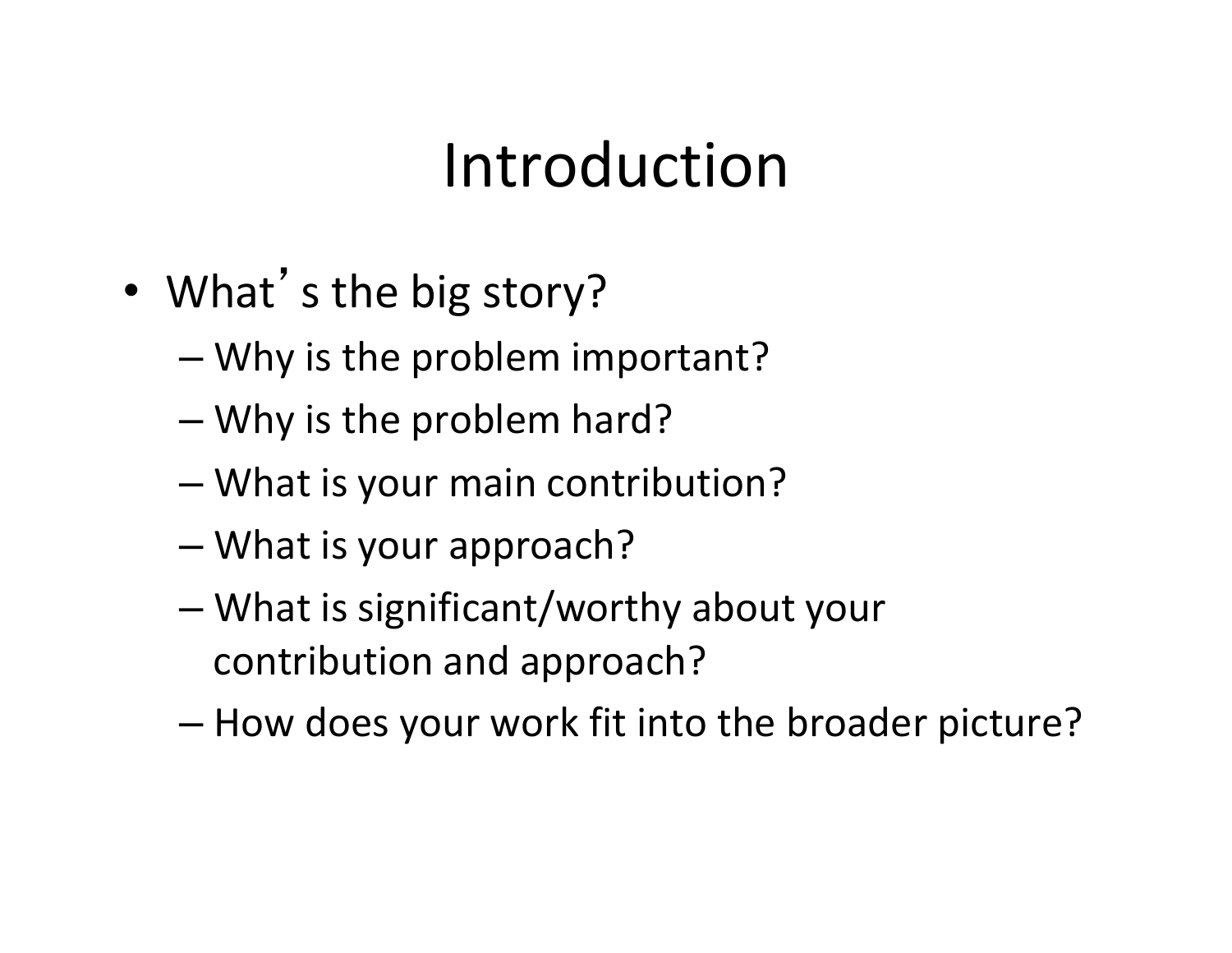## Tips for Introduction

- 1. "We are the first to ..."
- 2. Don't just state relevant work. Use it to frame your contributions.
	- Bad: "Many people have done work on problem X [1,2,3,4,5,6].
	- Good: Many have taken approach Y to problem X (e.g.,  $[1,2]$ ). This approach is inadequate because Q. Our approach deals with Q.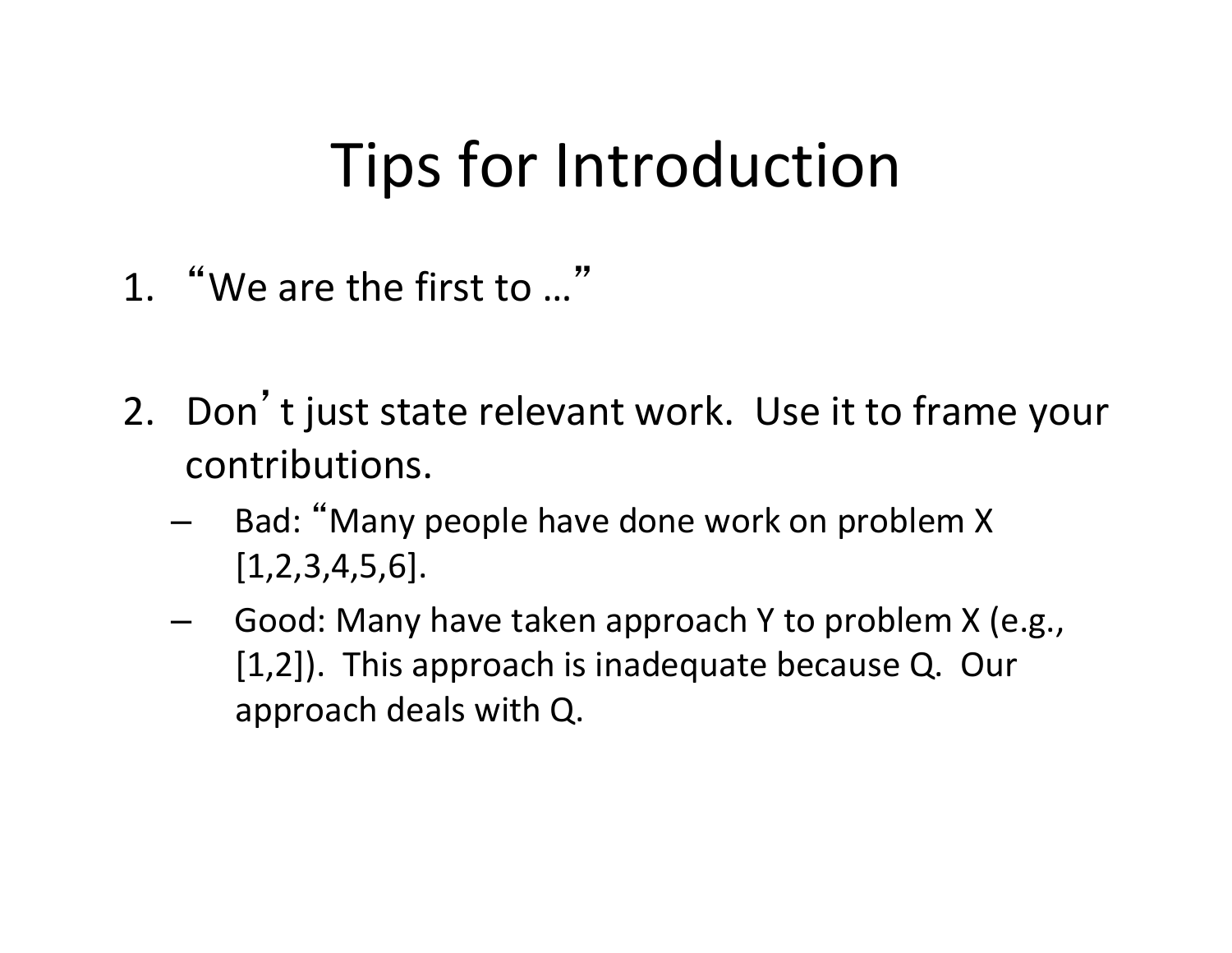## Describing the Algorithm

- Provide intuition along with mechanism and details
- Refer details to citations where possible
- Connect each part to main story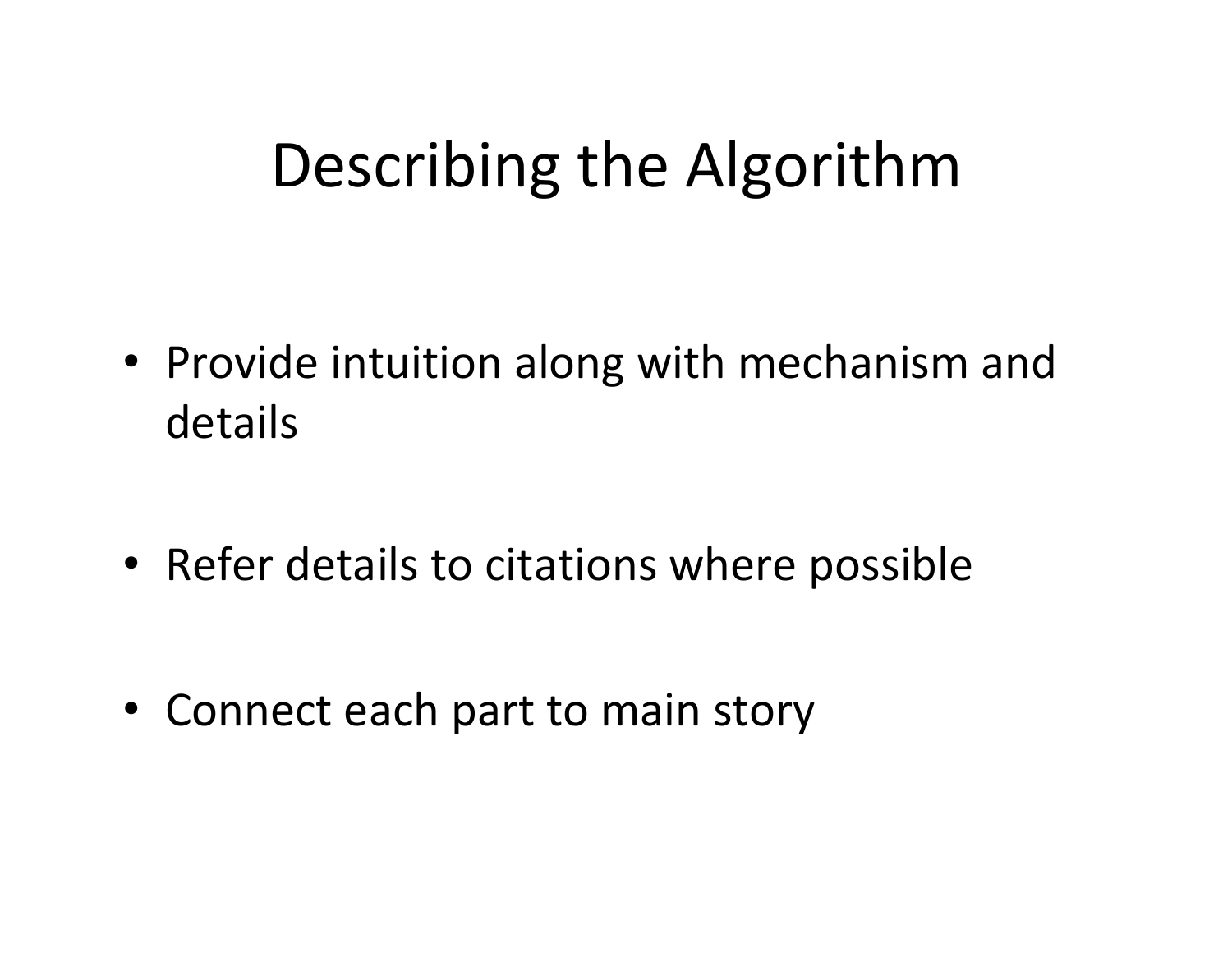## Experiments

- Make it clear how experimental results support claimed contributions
- If you're doing better than best published, why?
- If you're not, why? Is it really evidence against your main idea?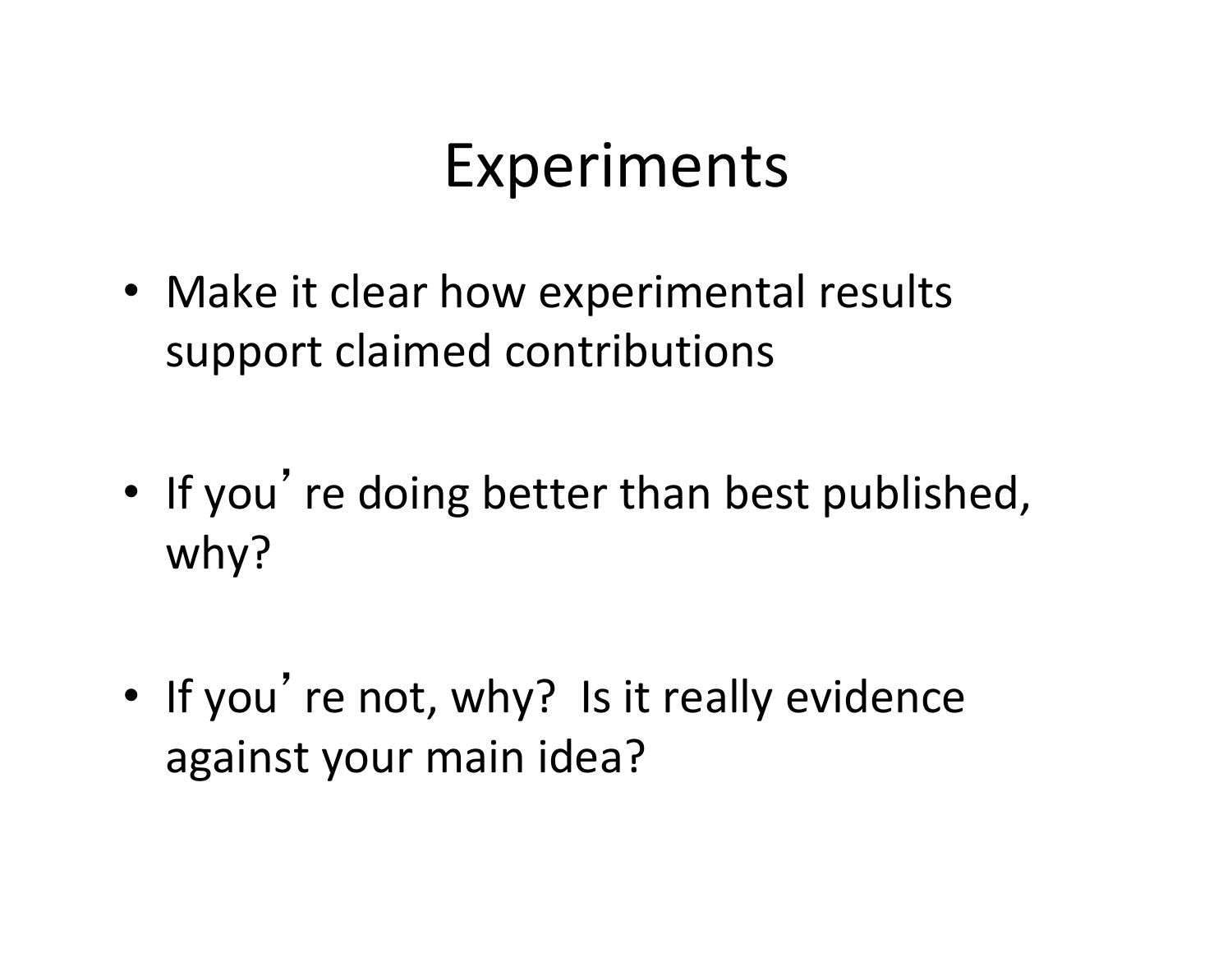#### **Discussion**

- Restate contributions
- Include future work only if it is broad and insightful
- End on an optimistic note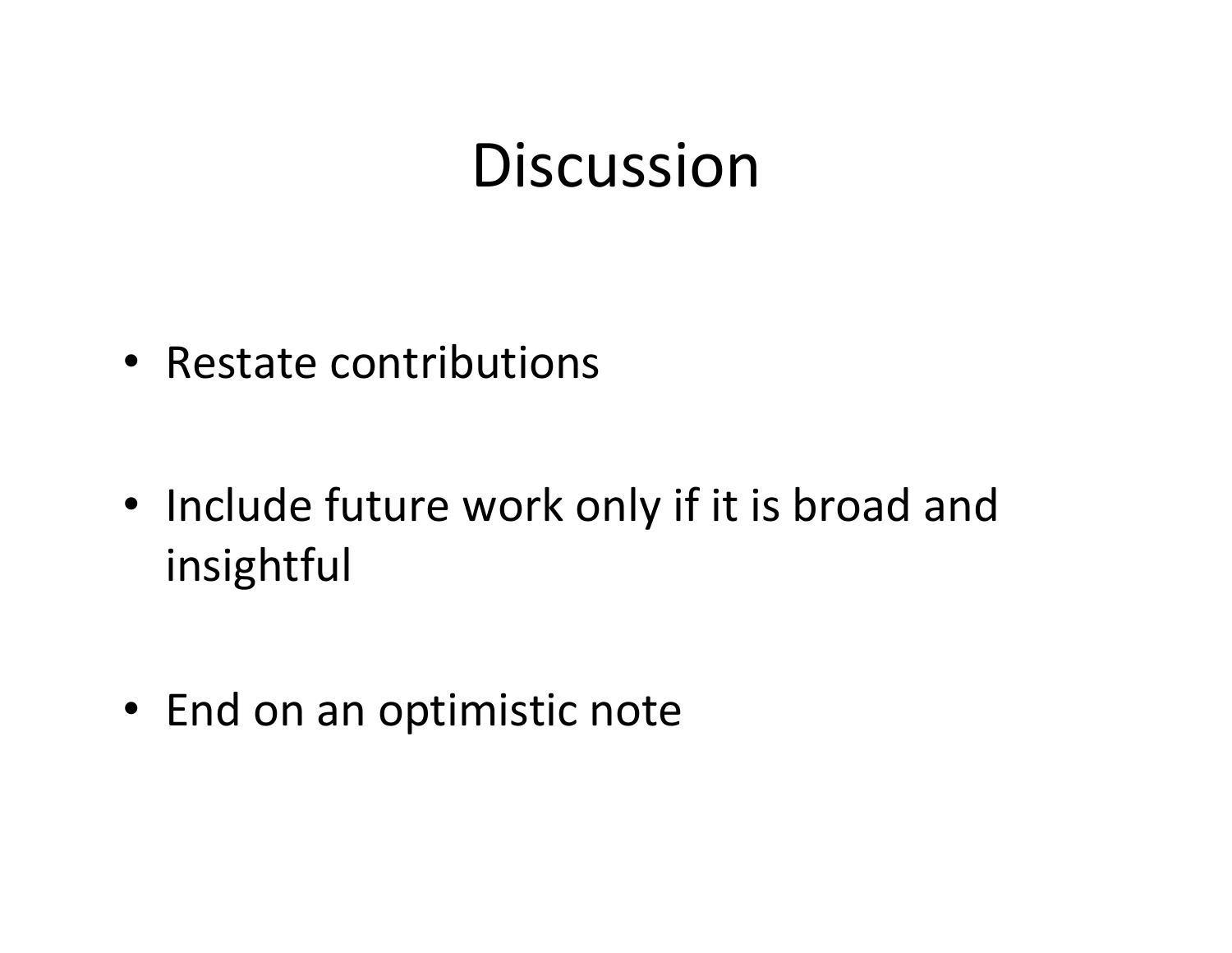#### Give a Reason to Accept

Make originality, suitability, and impact of contribution clear.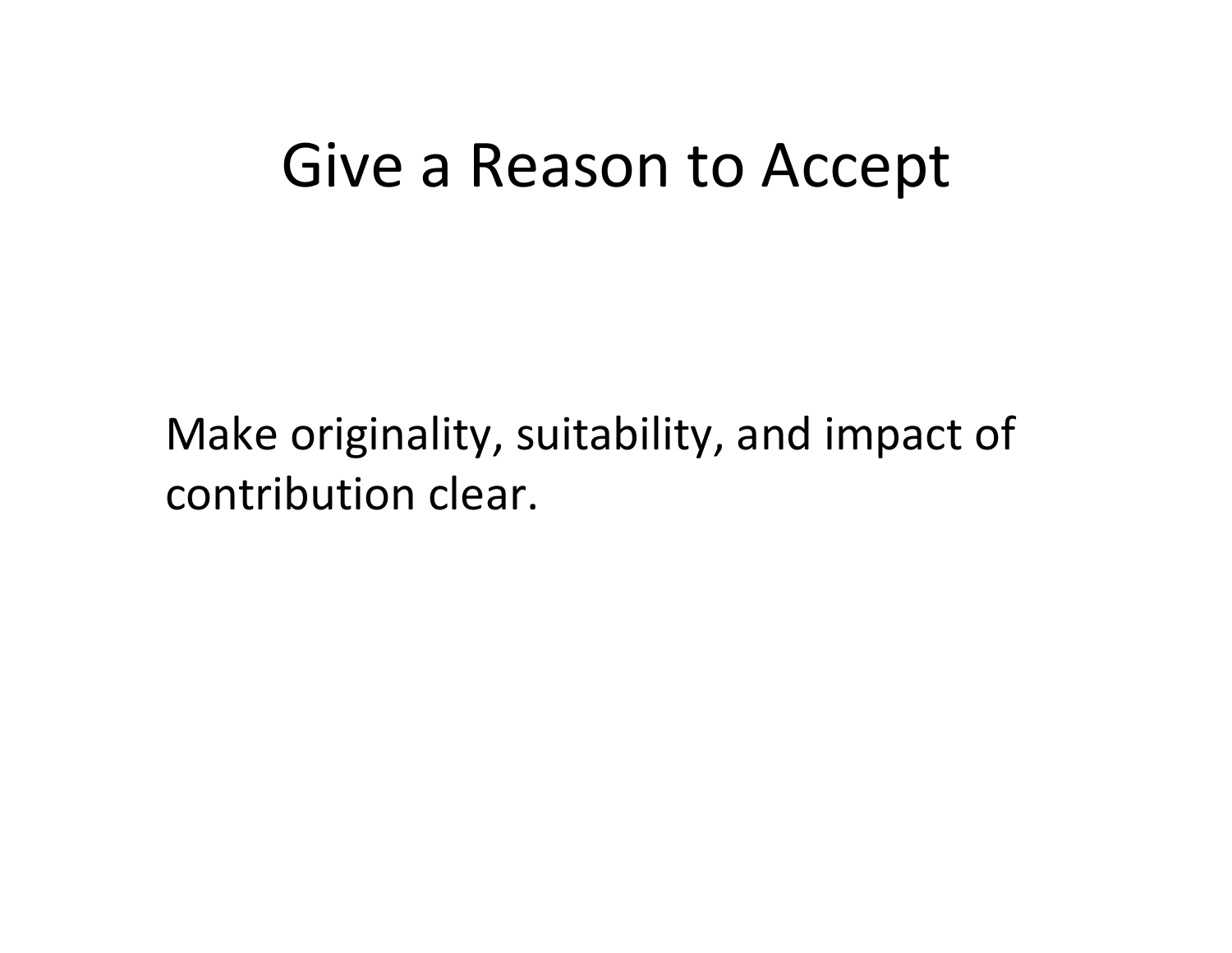# Write Defensively

Many reviewers are looking for a reason to reject. Don't give them one.

Difficult Reviewers

•Don't care about your area – make them!

•Don't understand the difficulty of the problem  $-$  talk about how hard it is, how any existing approaches are insufficient •Aren't able to grasp the point of your paper – make it crisp and

clear 

•Are critical of your experiments  $-$  make sure that your experiments clearly support your main contributions

•Balance intuition and technical detail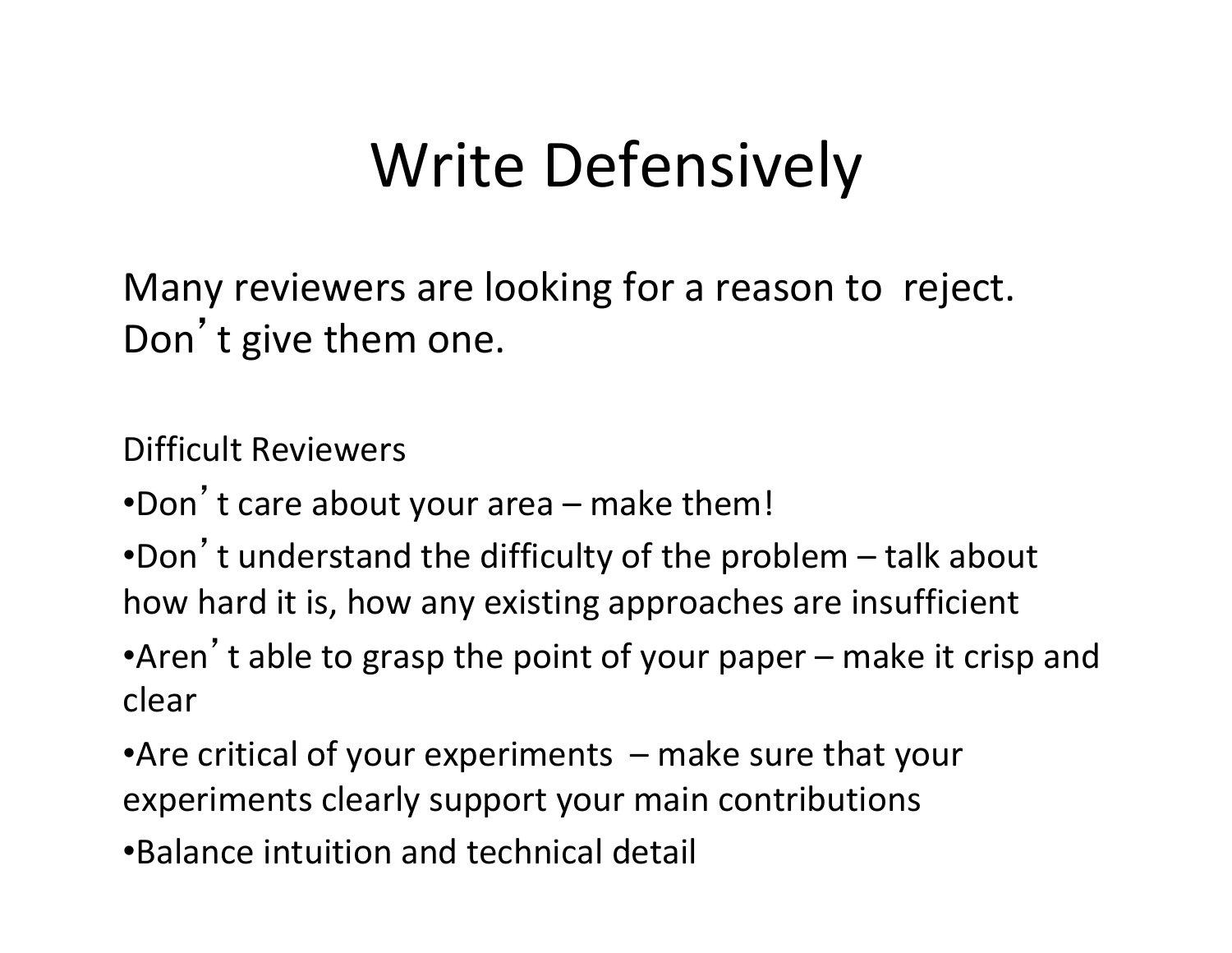## Rebuttal

- Don't
	- Criticize the reviewers
	- Argue
	- Make excuses
- Do
	- Thank the reviewers
	- Figure out what the root problems were
	- Directly address any concerns
	- Be as brief as possible